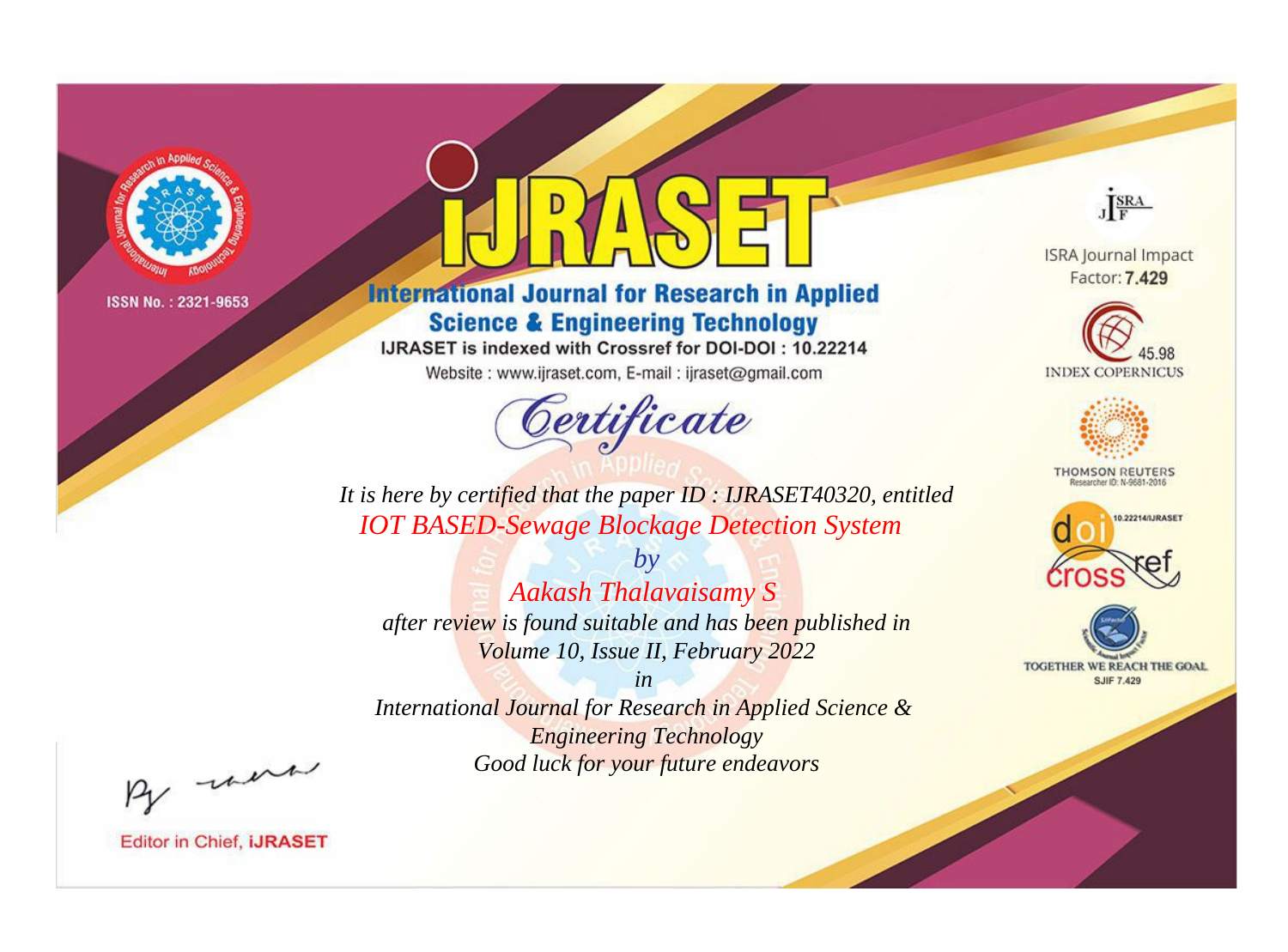

# **International Journal for Research in Applied Science & Engineering Technology**

IJRASET is indexed with Crossref for DOI-DOI: 10.22214

Website: www.ijraset.com, E-mail: ijraset@gmail.com



JERA

**ISRA Journal Impact** Factor: 7.429





**THOMSON REUTERS** 



TOGETHER WE REACH THE GOAL **SJIF 7.429** 

It is here by certified that the paper ID : IJRASET40320, entitled **IOT BASED-Sewage Blockage Detection System** 

**Keerthi Sree K** after review is found suitable and has been published in Volume 10, Issue II, February 2022

 $b\nu$ 

 $in$ International Journal for Research in Applied Science & **Engineering Technology** Good luck for your future endeavors

By morn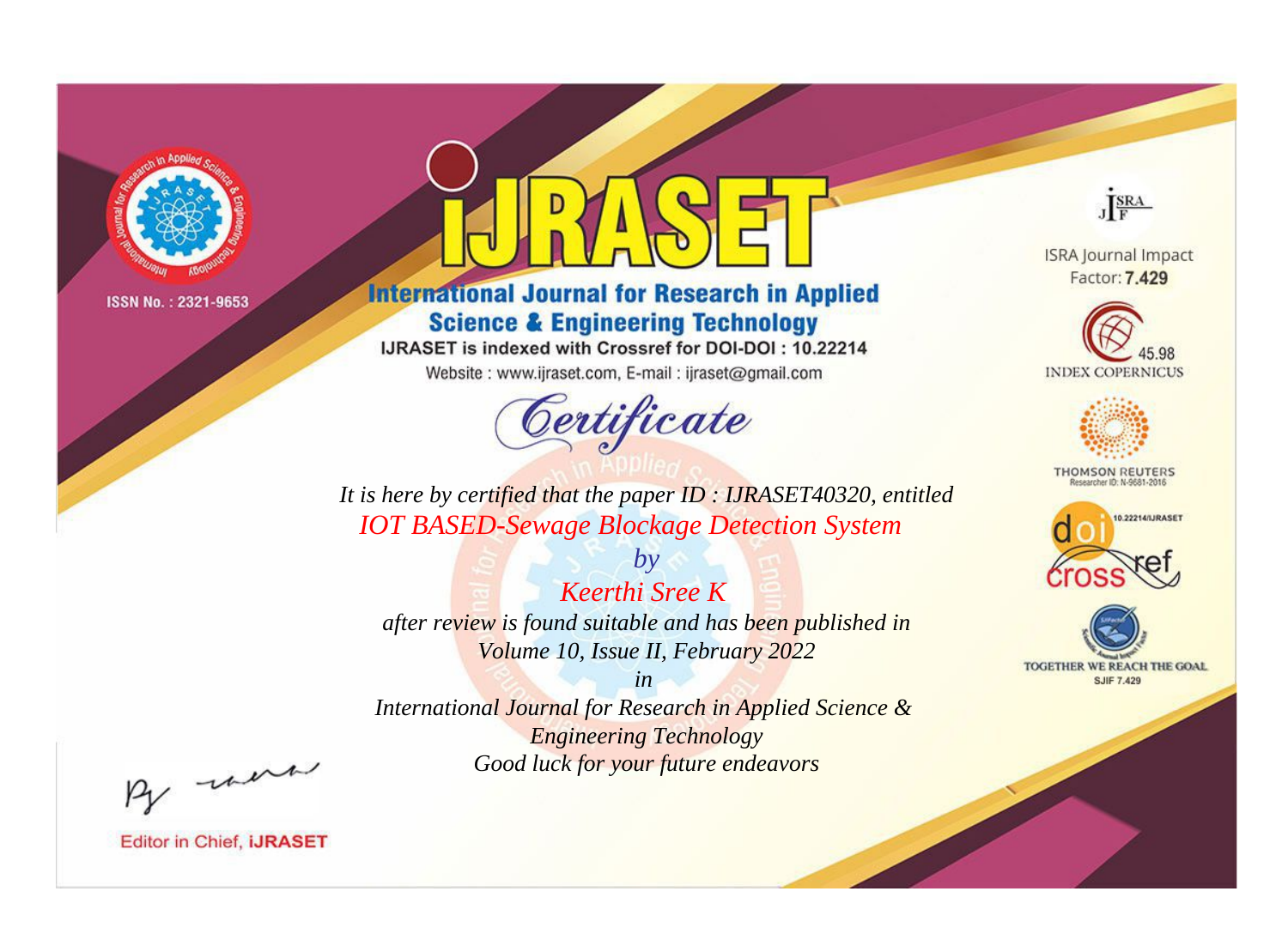

# **International Journal for Research in Applied Science & Engineering Technology**

IJRASET is indexed with Crossref for DOI-DOI: 10.22214

Website: www.ijraset.com, E-mail: ijraset@gmail.com



JERA

**ISRA Journal Impact** Factor: 7.429





**THOMSON REUTERS** 



TOGETHER WE REACH THE GOAL **SJIF 7.429** 

It is here by certified that the paper ID : IJRASET40320, entitled **IOT BASED-Sewage Blockage Detection System** 

 $b\nu$ Padmanabhan S after review is found suitable and has been published in Volume 10, Issue II, February 2022

 $in$ International Journal for Research in Applied Science & **Engineering Technology** Good luck for your future endeavors

By morn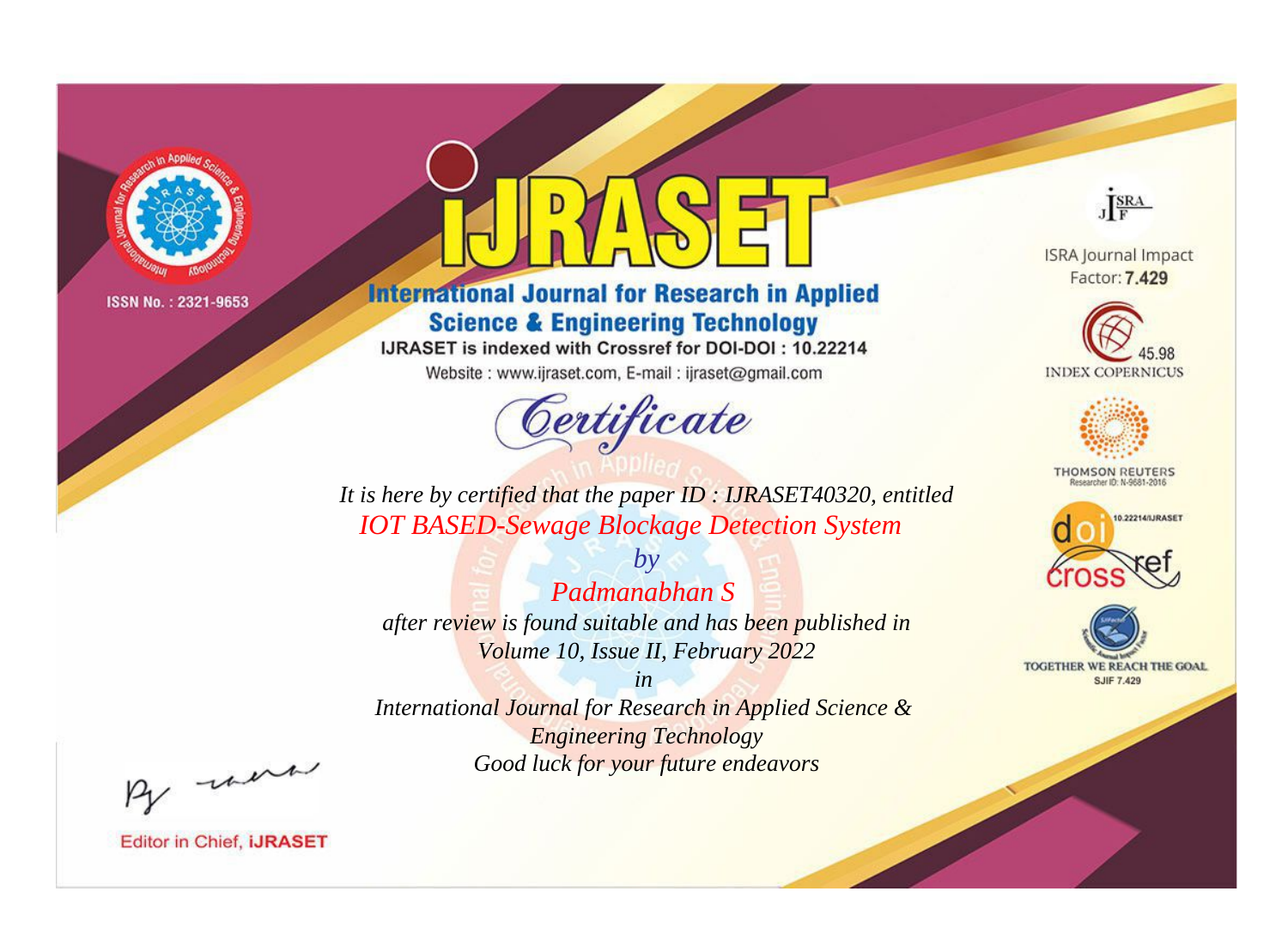

# **International Journal for Research in Applied Science & Engineering Technology**

IJRASET is indexed with Crossref for DOI-DOI: 10.22214

Website: www.ijraset.com, E-mail: ijraset@gmail.com



JERA

**ISRA Journal Impact** Factor: 7.429





**THOMSON REUTERS** 



TOGETHER WE REACH THE GOAL **SJIF 7.429** 

It is here by certified that the paper ID : IJRASET40320, entitled **IOT BASED-Sewage Blockage Detection System** 

 $b\nu$ Dr. Manikandan R P S after review is found suitable and has been published in Volume 10, Issue II, February 2022

 $in$ International Journal for Research in Applied Science & **Engineering Technology** Good luck for your future endeavors

By morn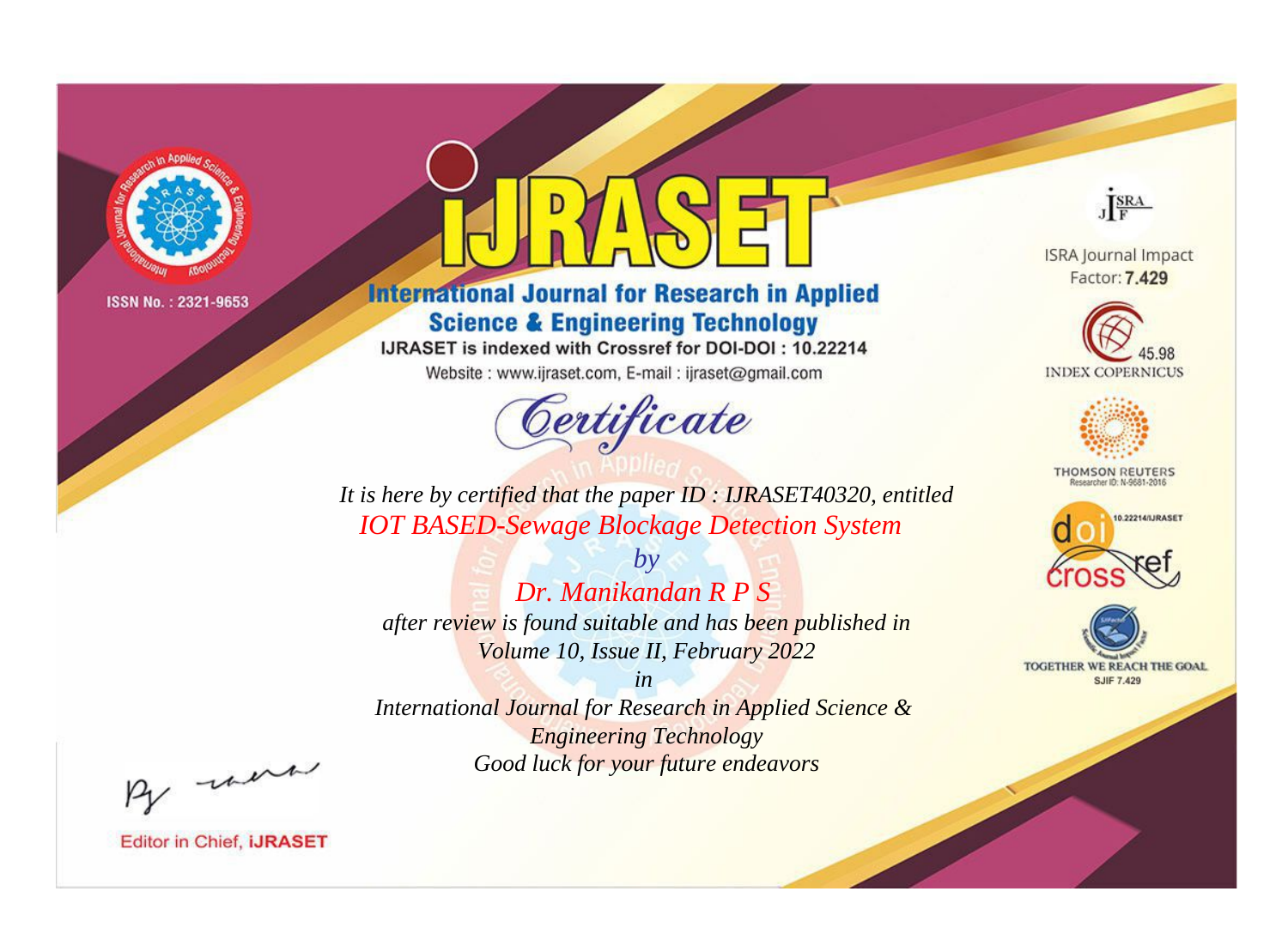

# **International Journal for Research in Applied Science & Engineering Technology**

IJRASET is indexed with Crossref for DOI-DOI: 10.22214

Website: www.ijraset.com, E-mail: ijraset@gmail.com



JERA

**ISRA Journal Impact** Factor: 7.429





**THOMSON REUTERS** 



TOGETHER WE REACH THE GOAL **SJIF 7.429** 

It is here by certified that the paper ID : IJRASET40320, entitled **IOT BASED-Sewage Blockage Detection System** 

Mr. B. Varun Kumar after review is found suitable and has been published in Volume 10, Issue II, February 2022

 $b\nu$ 

 $in$ International Journal for Research in Applied Science & **Engineering Technology** Good luck for your future endeavors

By morn